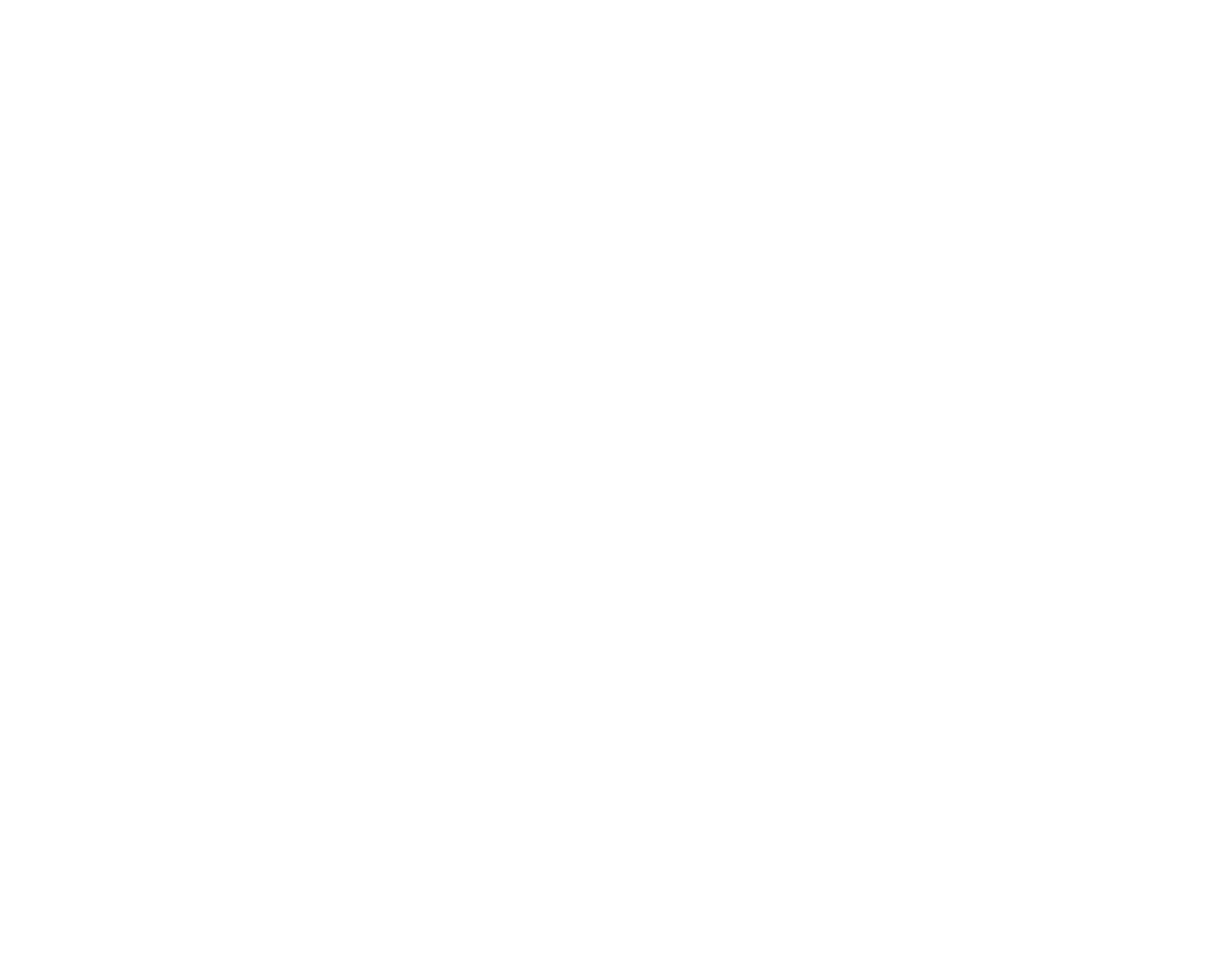#### HOUSING ELEMENT TABLE OF CONTENTS

|                | 4.1 |  |
|----------------|-----|--|
|                | 4.2 |  |
|                | 4.3 |  |
|                | 4.4 |  |
|                | 4.5 |  |
| $\mathfrak{L}$ |     |  |
|                | 5.1 |  |
|                | 5.2 |  |
|                | 5.3 |  |

### **APPENDICES**

**Relevant General Plan Policies** Appendix A Appendix B Agencies and Sources Consulted Appendix C Housing Ordinance 2015

Appendix D **Interim Housing Policy**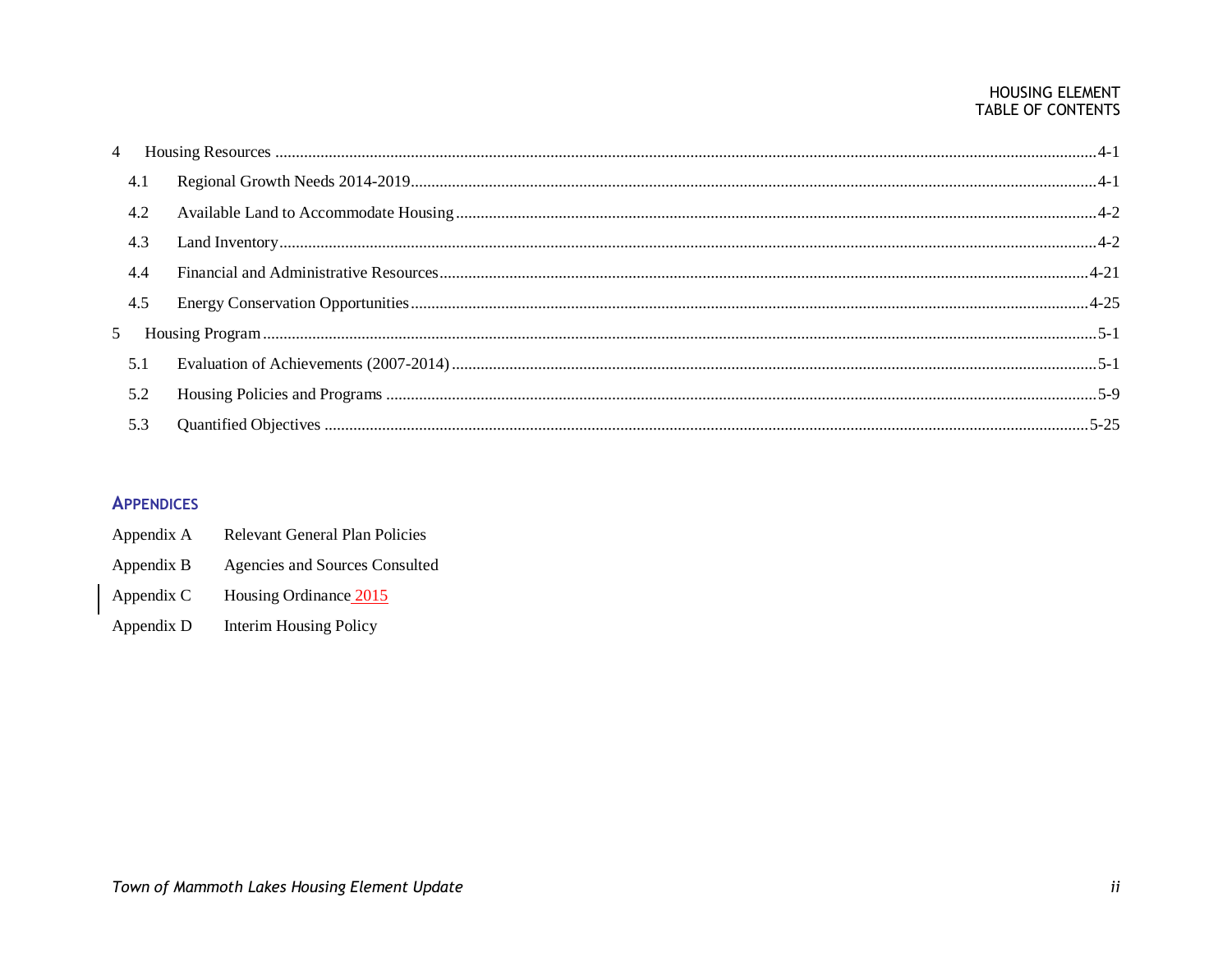*Promote Quality and Design.* Incorporate standards that improve development quality and design, enhance visual character, avoid conflicts between land uses, and preserve the scenic qualities of the town by maintaining adequate open space.

*Improve Readability and Usability.* Use charts, graphics, and illustrations to make the Code easier to read and to reorganize the material to group similar and related regulations together.

The Zoning Code Update also included review of administrative procedures, as well as development standards, and incorporated ways in which the Code could be made more user-friendly and processes more streamlined.

#### *Original Affordable Housing Mitigation Ordinance (2000-2009)*

Mammoth Lakes adopted an its first Affordable Housing Mitigation Ordinance in 2000, with updates and amendments made in 2004 and 2006. Thise Town's Affordable Housing Mitigation Ordinance has beenwas instrumental in facilitating the production of moderately priced housing in Mammoth Lakes since from 2000 to 2009, by placing strict requirements on new development to mitigate its demand for affordable and workforce housing units. The Housing Ordinance is anticipated to bewas updated in 20145-following the adoption of this Housing Element Update (see Updated Housing Mitigation Ordinance 2015, below). A copy of the current Housing Ordinance is included in Appendix C.

The driving principle of the original Oordinance iwas that development must provide housing for the workforce it generates. Formulas are were applied in the Ordinance to match the type of development with its characteristic job generation to determine the number of Full Time Employee Equivalent  $($ FTEE $)$ <sup>20</sup> housing units that must be provided. Table 3-39 shows the FTEE generation table by project type, which can was then be used to calculate the total number of FTEEs generated by new development. This number can was then be used either to determine the number of units to be constructed or the in-lieu fee a developer will owed the Town for the project.

 $\overline{a}$ 

 $20$  The Full Time Equivalent Employee (FTEE) is a full time employee or combination of part time employees. When the employee generation calculation results in seasonal or part time employees, those employees are grouped together to form FTEEs. Full time year round employees equal one FTEE, part time year round employees and full time seasonal employees equal one-half FTEE, and part time seasonal employees equal one quarter FTEE.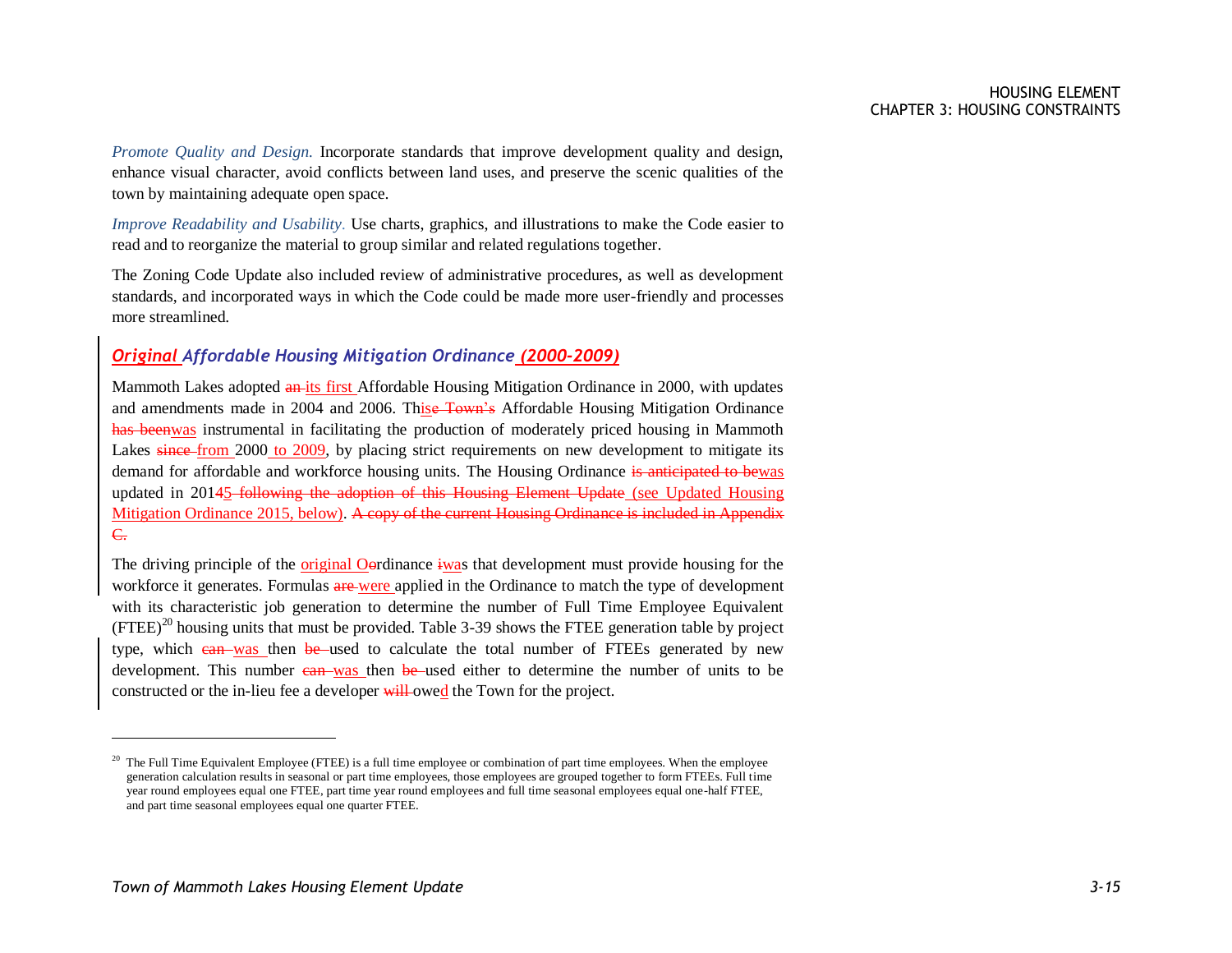Certain projects including small residential developments of less than five units, small lodging and commercial developments, and all developments in the industrial zone are were permitted to pay an in-lieu fee. When units are were built the Ordinance includes a formula by which those units of different sizes (number of bedrooms and living area) may satisfy FTEEs. When in-lieu fees are were paid, they are were calculated by multiplying the total FTEE by the in-lieu fee, which is established by ordinance and periodically updated. The Oordinance statesd that on-site housing units are were preferred and should be developed on-site unless it can be demonstrated that the location is undesirable for the community or infeasible, or there is an alternative that would better achieve community affordable workforce housing goals. In such cases, the Oordinance allowsed for Alternate Housing Mitigation Plans (AHMPs) that can include construction on a different location, land dedications, and housing acquisition and rehabilitation within town boundaries, or when the Planning and Economic Development Commission, based upon substantial evidence, that an on-site or off-site alternative is undesirable for the community or infeasible as determined by the Commission or Community and Economic Development Director, may the Town then approve payment of in-lieu fees. An AHMP requiresd approval by the Planning and Economic Development Commission.

Because many of the development projects in Mammoth in recent years have been less conducive to including on-site housing (lodging, luxury condominiums, etc.), it has not been unusual for the Town to negotiate with developers and propose win-win alternatives instead of requiring on-site construction. The Town has been able to reach agreements on AHMPs that include measures such as land dedications or in-lieu fees that result in more flexibility regarding the types and location of housing being produced. For these alternative proposals to work, it is essential that a local developer be in place to utilize the resources (e.g., fees and land) provided. For this reason, Mammoth Lakes Housing, Inc. (MLH), a non-profit housing development agency, was established in 2003, and has since been pivotal in facilitating the production of new affordable housing units in Mammoth Lakes. Since 2010, the MLH has converted 22 market rate units to affordable deed restricted units. MLH and its accomplishments are described in additional detail in Chapter 4.

Additionally, the Town's Housing Ordinance is not a constraint to market rate housing development. Although development has been slow since the 2008 recession, two multi-family structures were constructed between 2010 and 2014, adding 6 additional market rate units. As discussed in Table 2-30 in Chapter 2 the median priced home or condominium is affordable to most moderate-income families in Mammoth Lakes. Despite its obvious merits and importance, the Town also recognizes that the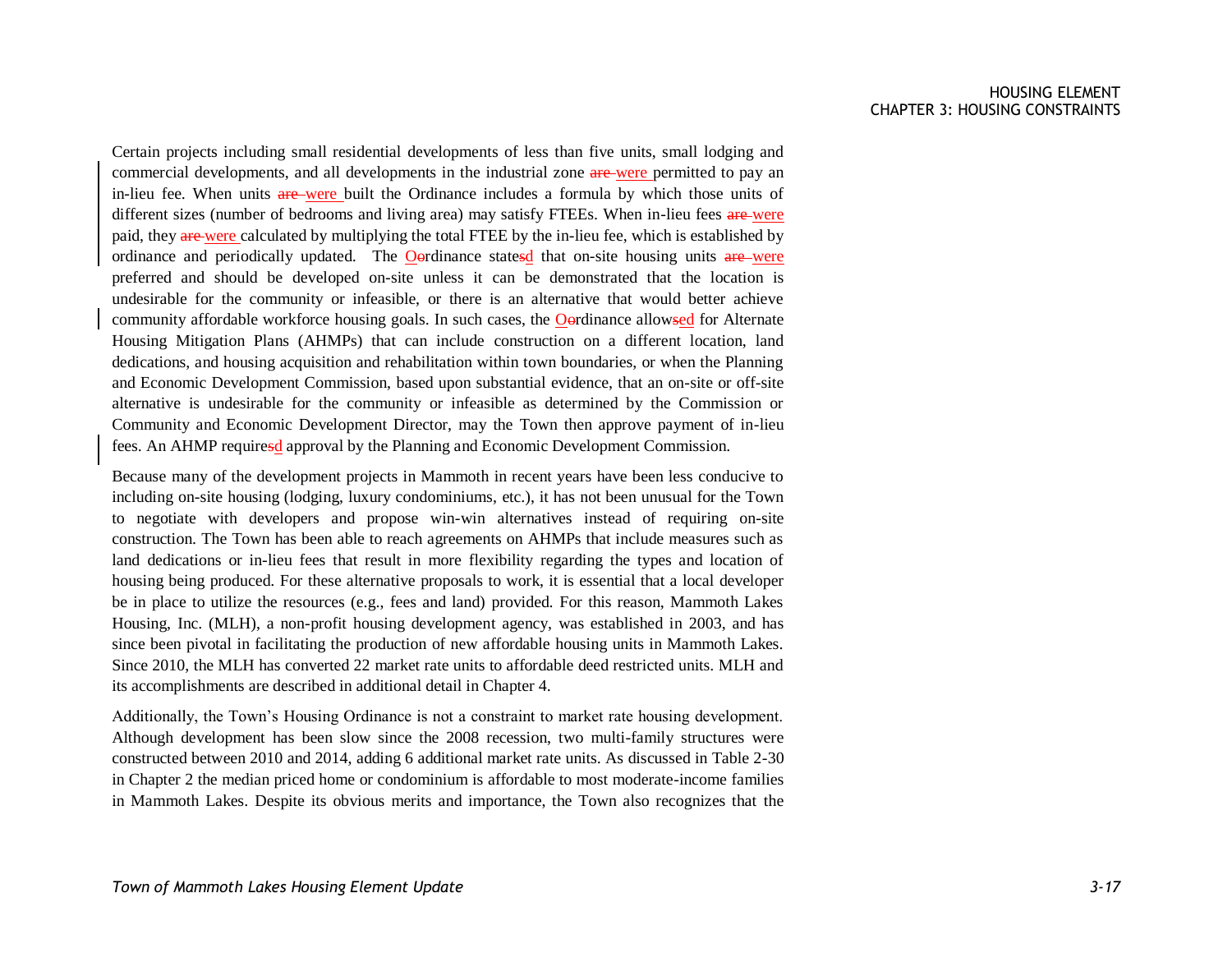Housing Ordinance, alongside other development fees, contributes to increased costs for developers of future homes. In light of this, and recent economic conditions, the Town completed a review of the Ordinance as part of a broader review of development fees. This review resulted in a recommendation that the Ordinance be significantly revised, including a restructuring and reduction of the housing mitigation requirements. These revisions are discussed further in the following sections.

#### *Interim Affordable Housing Mitigation Policy*

In late 2008 and 2009, the national economy entered a serious downturn. In 2008, the Town Council approved a temporary reduction in development fees, including Development Impact Fees (DIF) and housing in-lieu fees, as a "stimulus package" to continue investment in residential and other construction.

In mid-2009, as the recession continued, the Town began a process to thoroughly review development costs, including the DIF program, Housing Ordinance and associated in-lieu fees. A Towncommissioned study completed by an independent economic consultant found that the existing DIF and housing fees were a significant impediment to new development, and reflected a disproportionate burden to new development in the funding of new facilities and infrastructure. Overall, the report concluded that fees appeared to be set at levels which are likely to impede new investment, and result in reduced development activity, associated fee revenues, and workforce and market-rate housing production.

Based on the study, the Town adopted interim policies for development impact fees and for housing mitigation and in-lieu fees in November 2009, which reduced fees for most development types by around 50 percent from previous levels. More recently, to help stimulate the local economy, the Town Council extended a temporary reduction to DIF for one to four unit residential projects, commercial projects, and remodel projects to July 31, 2014.

The Town and Mammoth Lakes Housing, Inc. developed the Interim Affordable Housing Mitigation Policy cooperatively, to include the following provisions:

 An inclusionary housing requirement of 10 percent for all new residential and lodging developments larger than nine residential units or 19 lodging units, at a target income level of 120% of AMI or less.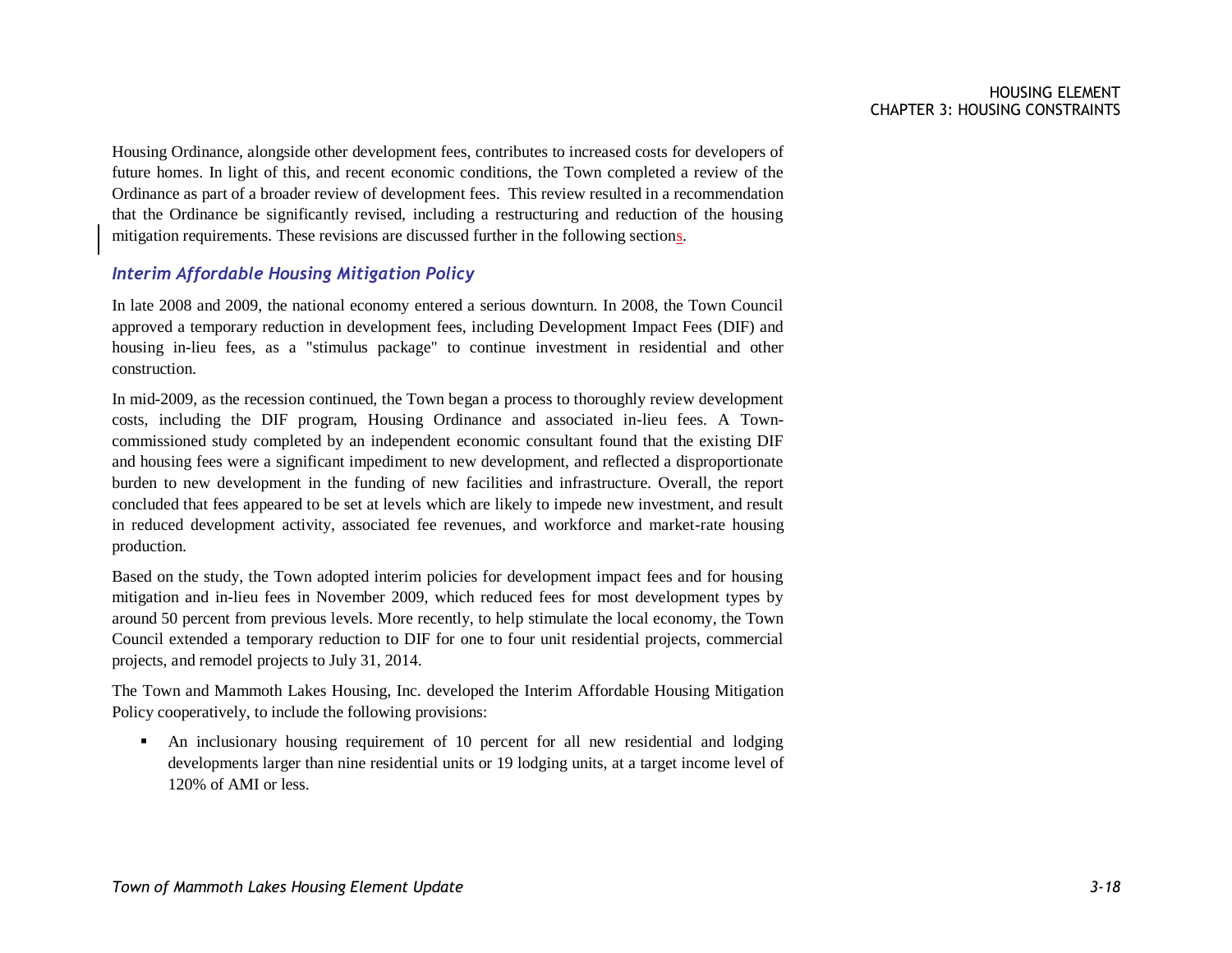- An in-lieu fee requirement for small residential and lodging projects, commercial and industrial development.
- Exemptions from housing mitigation requirements for small single-family residences (under 2,500 square feet), rental apartments and deed-restricted units, and retail and restaurant development in certain zones.
- **Projects required to provide on-site units may propose an Alternate Housing Mitigation Plan,** if findings can be made that providing units on-site would be undesirable for the community or infeasible, and that substantial additional housing benefit would result in terms of providing a greater number of units, earlier provision of units, or providing units that better meet priorities established by the Town or Mammoth Lakes Housing, Inc.

The Town anticipates amendeding the Housing Ordinance in 20154 to reflect the direction established in thefeedback regarding the Interim Affordable Housing Mitigation Policy and this Housing Element Update.

#### *Updated Housing Mitigation Ordinance 2015*

The Town adopted a comprehensive update to the Housing Ordinance in 2015. The updated Chapter 17.136 includes a menu-based format that allows developers to choose a desired method for housing mitigation (i.e., fee, on-site housing, off-site housing, conveyance of land, or other). A housing fee will be established once a nexus study for such fee is approved by Town Council. A copy of the current Housing Ordinance is included in Appendix C.

#### *Urban Growth Boundary*

The Town adopted an Urban Growth Boundary (UGB) in 1993 to ensure a compact urban form, protect natural and outdoor recreational resources, and prevent sprawl. Of the total 24.4 square miles within the Town's municipal boundary, approximately 4.6 miles lie within the UGB. The land outside of the UGB but within the municipal boundary consists largely of public lands administered by the Inyo National Forest, as well as 80 acres of patented mining claims on top of the Sherwin ridge, the Valentine Reserve of the University of California, Mammoth Mountain Ski Area, which is leased from Inyo National Forest, and the City of Los Angeles' Camp High Sierra. Lands beyond the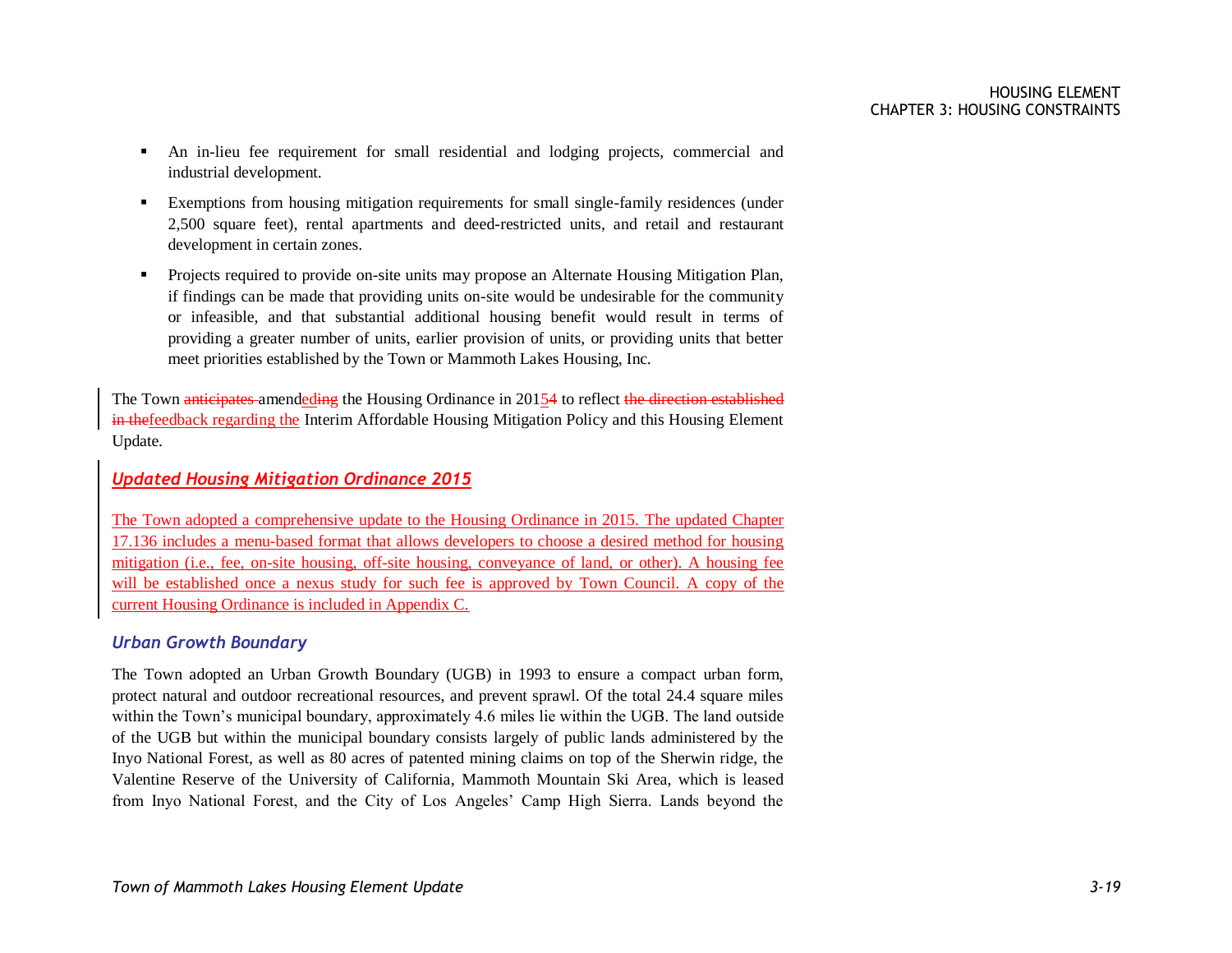## <span id="page-7-0"></span>**4.4 FINANCIAL AND ADMINISTRATIVE RESOURCES**

A number of different resources are available to landowners and developers seeking to provide housing in the Town of Mammoth Lakes, with certain of those resources targeted towards the provision of affordable and workforce housing. This section describes those various resources, including local non-profit agencies and State or federal programs.

#### **LOCAL RESOURCES**

The most important local financial resources available for housing are those associated with the Town's Housing Ordinance, which requires projects to mitigate their workforce housing demand through direct provision of workforce housing units, or payment of in-lieu fees, and the Town's allocation of a proportion of Transient Occupancy Tax (TOT) revenues to housing. It should be noted that none of the projects listed in Table 4-45 are assumed to rely upon allocation of TOT or in-lieu housing fees to construct the affordable housing units that are shown, since (with the exception of Shady Rest), all are required mitigation units that would be built by their respective developer without input of Town or other non-private financial resources.

#### *Affordable Housing Mitigation Ordinance and In-Lieu Fees*

The Town is in the process of updatingupdated the existing Housing Ordinance (Municipal Code 17.136) to reflect the Housing Element Update and the interim housing mitigation policy adopted by Town Council in 201509. The interim policy sets revised (reduced) requirements for housing mitigation, including reliance on an inclusionary housing requirement for residential and lodging projects, revision of the in-lieu fee schedule for housing, and exemptions for certain project types from housing mitigation. This update would also ensure compliance complies with legal mandates (the "Palmer and Patterson" cases) regarding inclusionary housing programs. The updated Housing Ordinance is anticipated to be adopted and effective in 2014included as Appendix C.

The Town requires most types of new development to mitigate a share of its affordable workforce housing demand, by including on-site affordable units in conjunction with market rate units, or through payment of in-lieu fees that support affordable workforce housing programs, provision of onsite or off-site workforce units, conveyance of land for workforce housing, or other means.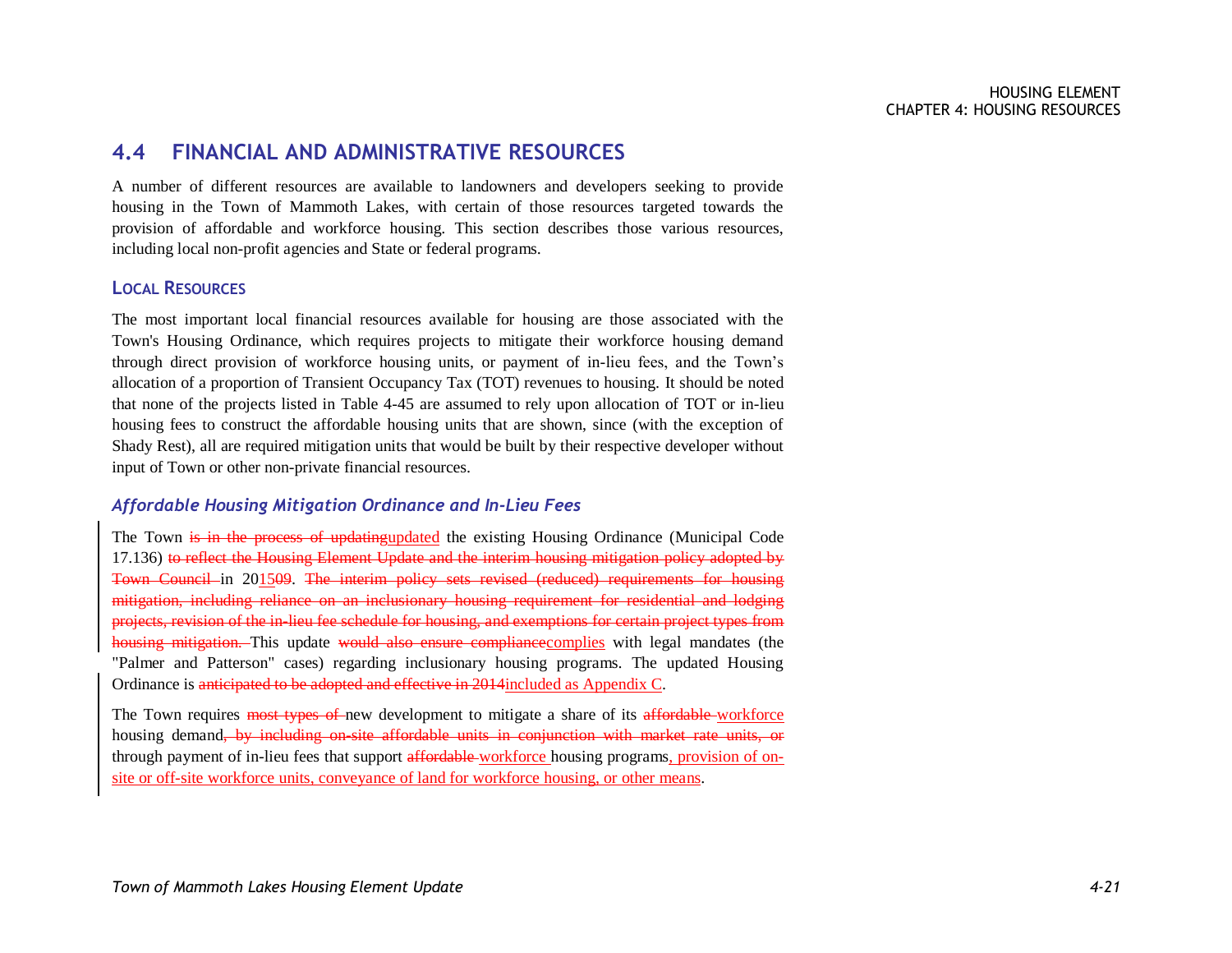The Town receives payment of in-lieu fees for small residential and commercial projects based on the requirements set forth in the interim policy. As allowed in these regulations, projects that are required to directly provide workforce housing are permitted to pay in-lieu fees, subject to the approval of an Alternate Housing Mitigation Plan (AHMP). As directed by the regulationsOrdinance, these monieshousing in-lieu fees are deposited in the Affordable Housing In-Lieu Fund that may be used for the purposes of planning for, administering, subsidizing or developing affordable workforce housing. As of February, 20154, the total funds available were \$265,104.53240,913.

With the recent economic downturn, development activity, and thus, fee revenues associated with that development have slowed dramatically. It is particularly difficult to quantify how much residential and commercial growth might be expected over the Housing Element Update period, given the degree of uncertainty in the development community overall. In the period 2010 to 2014, the Town collected a total of \$62,424 in housing in-lieu fees, an average of \$15,606 annually during the four-year period. Assuming this trend will continue, this annual average would amount to roughly \$78,000 total over the course of the five year planning period.

#### *Transient Occupancy Tax Allocation*

One percent of 13 percent Transient Occupancy Tax (TOT) revenues was designated towards the development of workforce and affordable housing within the Town. As a resort community, TOT in Mammoth Lakes represents a significant portion of local revenues. Between 2009 and 2014, the Town collected an average of \$10.5 Million annually in TOT, translating to an average of over \$814,793 annually for housing. Due to the Town's Mammoth Lakes Land Acquisition (MLLA) settlement, this amount has been reduced, and it is anticipated that an average of \$724,549 annually will be allocated to housing over the next five years. TOT will continue to be used as a local resource for the provision of workforce and affordable housing.

As noted below, these monies are principally dedicated to funding the work and programs of Mammoth Lakes Housing, Inc. (MLH), a non-profit organization formed by the Town with other participants in 2003. MLH has used these funds to leverage additional State and Federal grant funds to construct and acquire affordable housing units, to provide down payment assistance to qualifying households, and to provide assistance to qualified families to find and move into affordable housing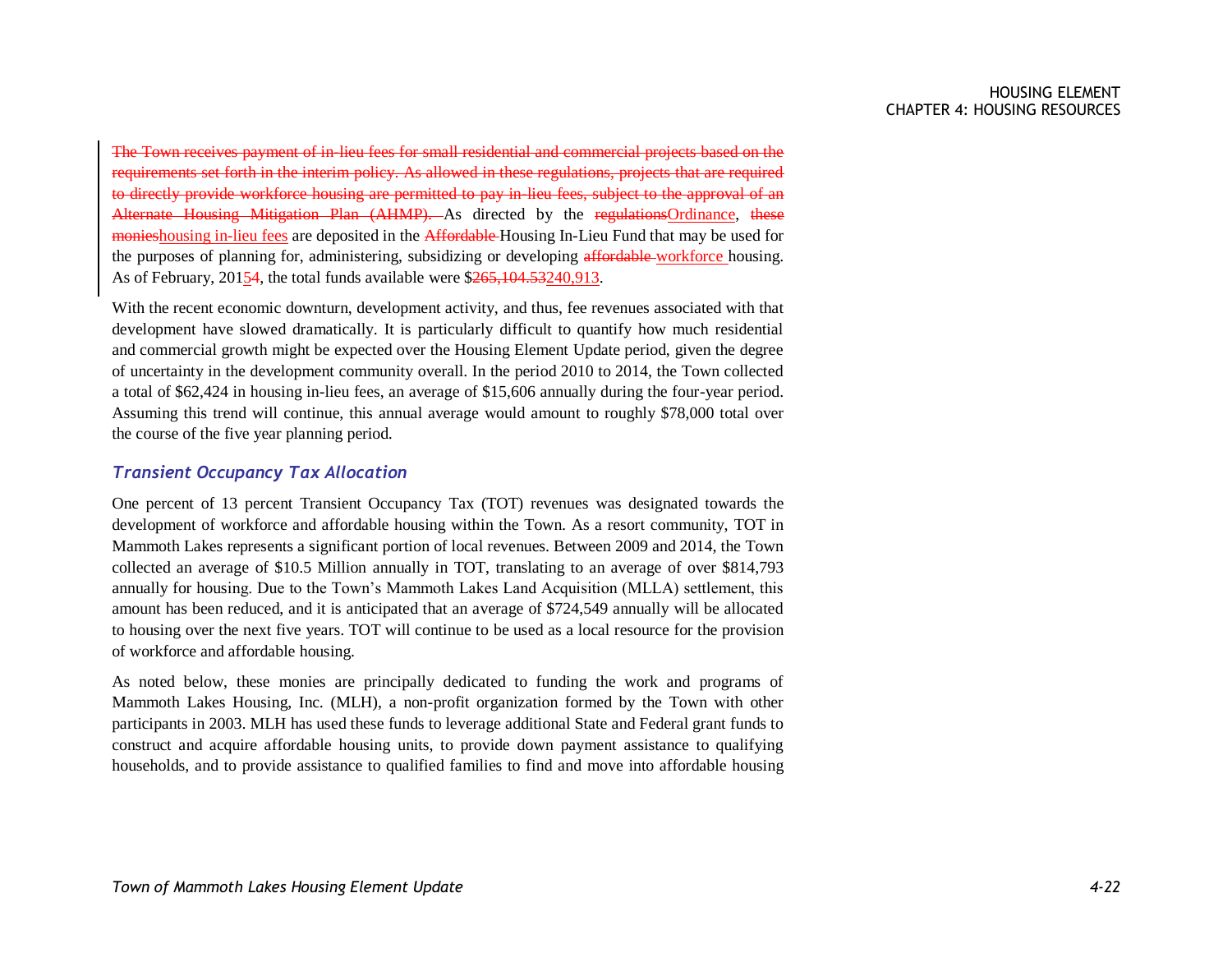Action H.1.B.2 Encourage housing development as part of infill and mixed-use development within the Downtown, Old Mammoth Road, and Mixed Lodging/Residential Commercial Zones, which is now allowed by right with the adoption of the Zoning Code Update in 2014. Outreach to property owners, developers, and brokers to discuss infill and mixed-use development opportunities in these Commercial Zones.

- Policy H.1.C. Allow for density bonuses for projects that provide deed-restricted workforce housing in accordance with State density bonus law and 2007 General Plan policy L.2.D. Projects that have applied for and received State, Town, or other housing–related density bonuses shall not be permitted to subsequently move or transfer qualifying units off-site.
	- Action H.1.C.1. As part of Housing Ordinance amendment, reflect the density bonus provisions of General Plan policy L.2.D, ensuring the amendment remains consistent with State density bonus law.

Policy H.1.D. Require that applicants proposing on-site housing, off-site housing, or in-lieu feesconveyance of land, instead of on-site mitigation housingpaying the fee established by Town Council, provide mitigation considered to be of an appropriate value or cost when compared to the fee. are held to a higher standard of demonstrating "greater housing benefit" when seeking approval of such proposals.

> Action H.1.D.1. As part of the Housing Ordinance anticipated in 2014, develop criteria, standards and thresholds by which Alternate Housing Mitigation Plans (AHMPs) can be assessed and approved. Such standards should be sufficient to demonstrate the achievement of "greater housing benefit" from off site housing or payment of in-lieu fees, in the form of creating additional units, "deeper" affordability to Extremely-Low or Very Low income households, additional units suitable for large families, units provided sooner than might otherwise be the case, or units that better meet an identified community housing need.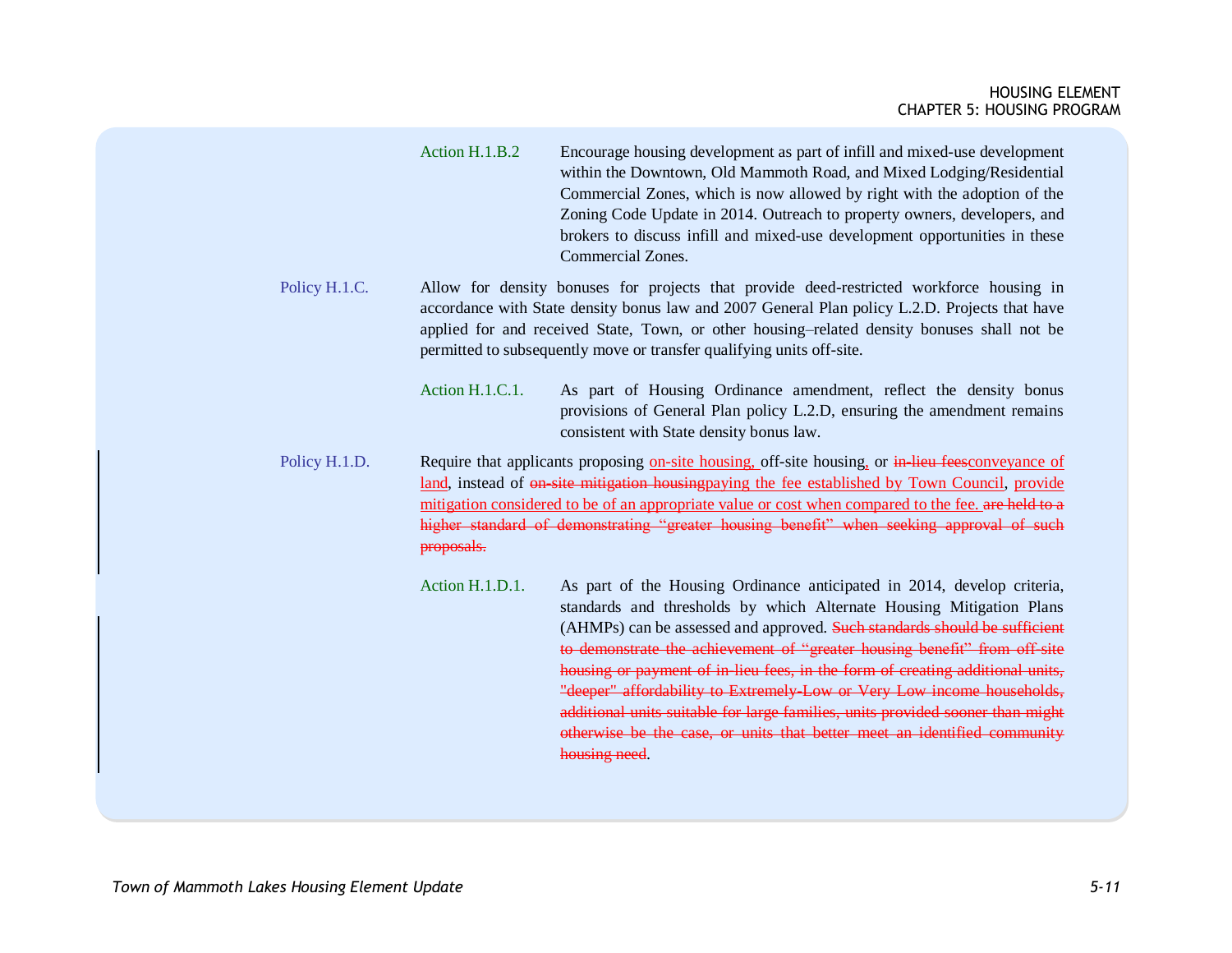- An Administration component to guide roles and responsibilities for program implementation.
- Action H.2.A.4. Recognizing the housing burdens of extremely low-income households, the Town will implement a program to monitor the construction and rehabilitation of housing to meet the needs of the ELI population as identified in the 2011 Housing Needs Assessment.
- Policy H.2.B. Update the Town's workforce housing mitigation requirements to ensure that they meet the following objectives:
	- Respond to a technically sound Workforce Housing Needs Assessment that reflects the existing housing resources, seasonality, commuting patterns, and affordability categories.
	- Meet current legal mandates and can be successfully implemented by the Town.
	- Ensure that new development mitigates an appropriate portion of workforce housing demand that it generates, through requirements and standards that can be reasonably achieved by the development community.
	- Meet documented community housing needs and gaps in terms of unit affordability levels, type, tenure, size, amenities, and configuration.
	- Achieve quality, livable housing units that are successfully integrated into neighborhoods and the broader community.
	- Action H.2.B.1. Amend and adopt a revised Housing Ordinance that reflects the 2009 Interim Housing Policy, incorporates refinements to meet legal mandates, addresses aspects not fully articulated in the Interim Housing Policy; and provides needed clarification. The amended Housing Ordinance shall meet the objectives outlined in Policy H.2.B, and should include the following components: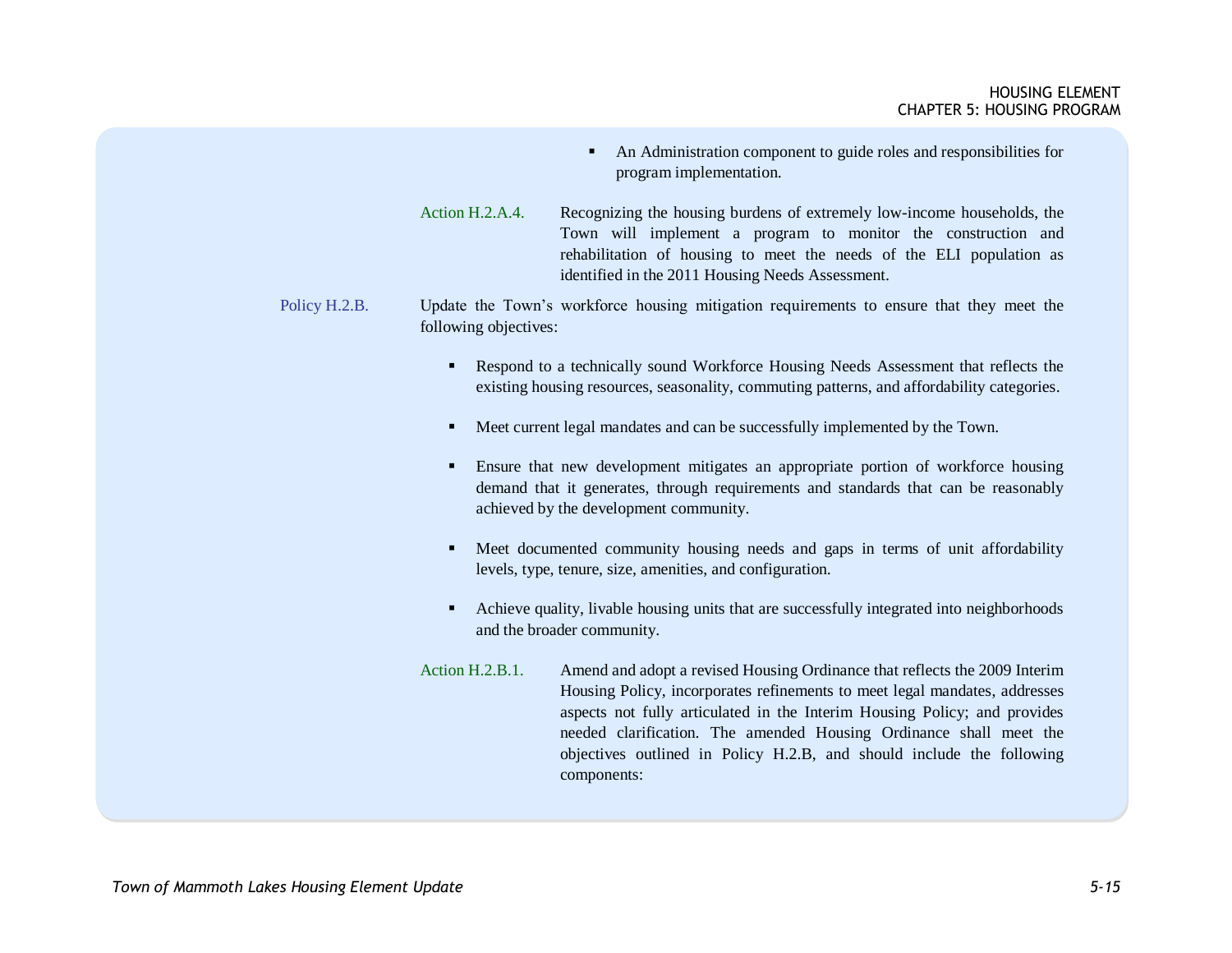- An inclusionary housing provision that requires allows most new residential and lodging projects to provide, on-site, a fixed proportion of total units as below market-rate deed-restricted affordable or workforce housing units. The specific requirement (e.g., AMI level) shall be based on documented community housing needs and reviewed and updated on a regular basis.
- A workforce housing mitigation requirement such as a fee to contribute to affordable housing production.
- A list of project types exempted from housing mitigation requirements.
- A list of project types for which providing on site units would be undesirable or infeasible, and which may pay in-lieu fees rather than providing units on-site. This may include small multi-family residential and lodging projects, industrial and some commercial projects.
- **•** Provisions defining Alternate Housing Mitigation Plans for projects that wish to propose alternative mitigation to construction of on-site units, and findings for approval of such proposals.
- Specification of the means and method by which in-lieu fees, affordability levels, unit types, tenure (if legally permissible), livability criteria, and other pertinent criteria not otherwise dictated by the Housing Ordinance shall be established, maintained and updated.
- **•** Density bonus provisions pursuant to State Housing Density Bonus law and to Town General Plan policies and related Housing Element policies.